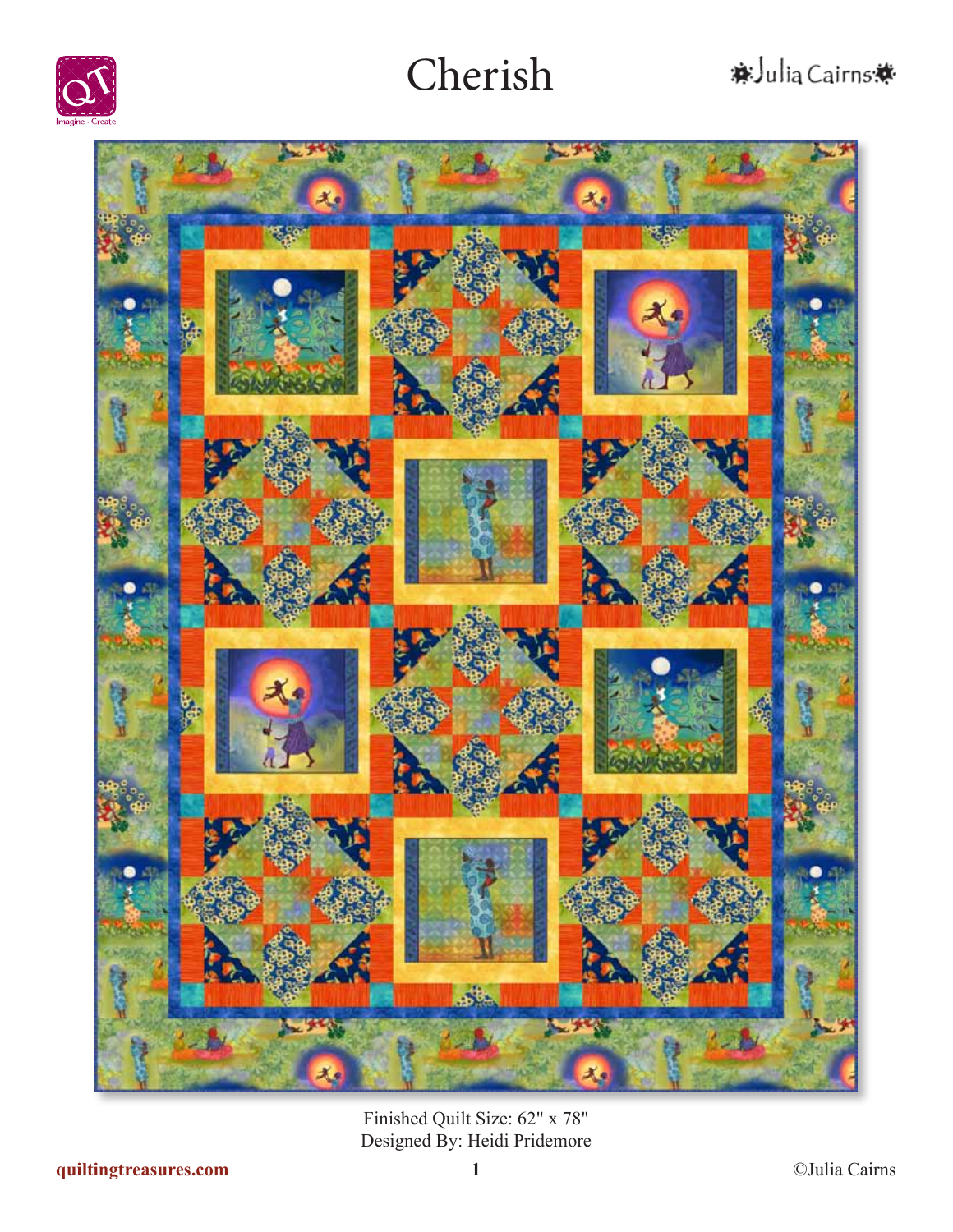### **A** Julia Cairns **A**

FABRIC REQUIREMENTS

Design: Yards 22951 SY 1 PANEL 22955 S  $\frac{7}{8}$  $22954 \text{ H}$   $\frac{2}{3}$  $22956 \text{ Y}$   $\frac{7}{8}$ 22958 O 1 22955 H  $\frac{3}{8}$ 22955 Y  $\frac{1}{3}$ 22955 Q  $\frac{1}{4}$ 22952 HY 2<sup>3</sup>/<sub>4</sub> 22958 W (Binding)  $\frac{3}{4}$ 22953 N  $\frac{1}{2}$ 22956 R (Backing) 5





#### **Cutting Directions:**

*Please read all instructions carefully before beginning. ¼" seam allowance is included in measurements and all strips are cut across the width of the fabric unless noted otherwise. Label pieces and keep together until ready to sew.*

#### **A. 22951 SY: Panel**

• Cut six 10<sup>7</sup>/<sub>8</sub>" x 12<sup>1</sup>/<sub>2</sub>" (approximately) blocks.

#### **B. 22955 S: Yellow Tonal**

- Cut one  $10\frac{\%}{\%}$  x 42" strip. Sub-cut twelve 3" x  $10\frac{\%}{\%}$ " strips.
- Cut one 15½" x 42" strip. Sub-cut twelve 3" x 15½" strips.

#### **C. 22954 H: Mottled Leaves**

- Cut one  $4\frac{1}{2}$ " x 42" strip. Sub-cut six  $4\frac{1}{2}$ " squares.
- Cut two 5%" x 42" strips. Sub-cut into twelve 5%" squares.

#### **D. 22956 Y: Blue Daisies**

- Cut two  $4\frac{1}{2}$ " x 42" strips. Sub-cut twenty-four  $3\frac{1}{2}$ " x 4½" strips.
- Cut four  $4\frac{1}{2}$ " x 42" strips. Sub-cut fifty-five  $2\frac{1}{2}$ " x  $4\frac{1}{2}$ " strips.

#### **E. 22958 O: Orange Stripe**

• Cut four  $5\frac{1}{2}$ " x  $42$ " strips. Sub-cut sixty-two  $2\frac{1}{2}$ " x  $5\frac{1}{2}$ " strips.

Batting: 72" x 86"

• Cut three 2½" x 42" strips. Sub-cut forty-eight 2½" squares.

#### **F. 22955 H: Green Tonal**

• Cut four 2½" x 42" strips. Sub-cut sixty-two 2½" squares.

#### **G. 22955 Q: Light Blue Tonal**

• Cut two  $2\frac{1}{2}$ " x 42" strips. Sub-cut twenty  $2\frac{1}{2}$ " squares.

#### **H. 22955 Y: Dark Blue Tonal**

- Cut four  $1\frac{1}{2}$ " x 42" strips. Piece together and cut two  $1\frac{1}{2}$ " x 66 $\frac{1}{2}$ " strips.
- Cut three  $1\frac{1}{2}$ " x 42" strips. Piece together and cut two  $1\frac{1}{2}$ " x 52 $\frac{1}{2}$ " strips.

#### **I. 22952 HY: Main Print**

- Cut four 5½" x 42" strips. Piece together and cut two  $5\frac{1}{2}$ " x 64 $\frac{1}{2}$ " strips.
- Cut two  $5\frac{1}{2}$ " x  $\frac{68\frac{1}{2}}{2}$ " strips from the length of fabric.

#### **J. 22958 W: Blue Stripe**

• Cut eight 2½" x 42" strips for the binding.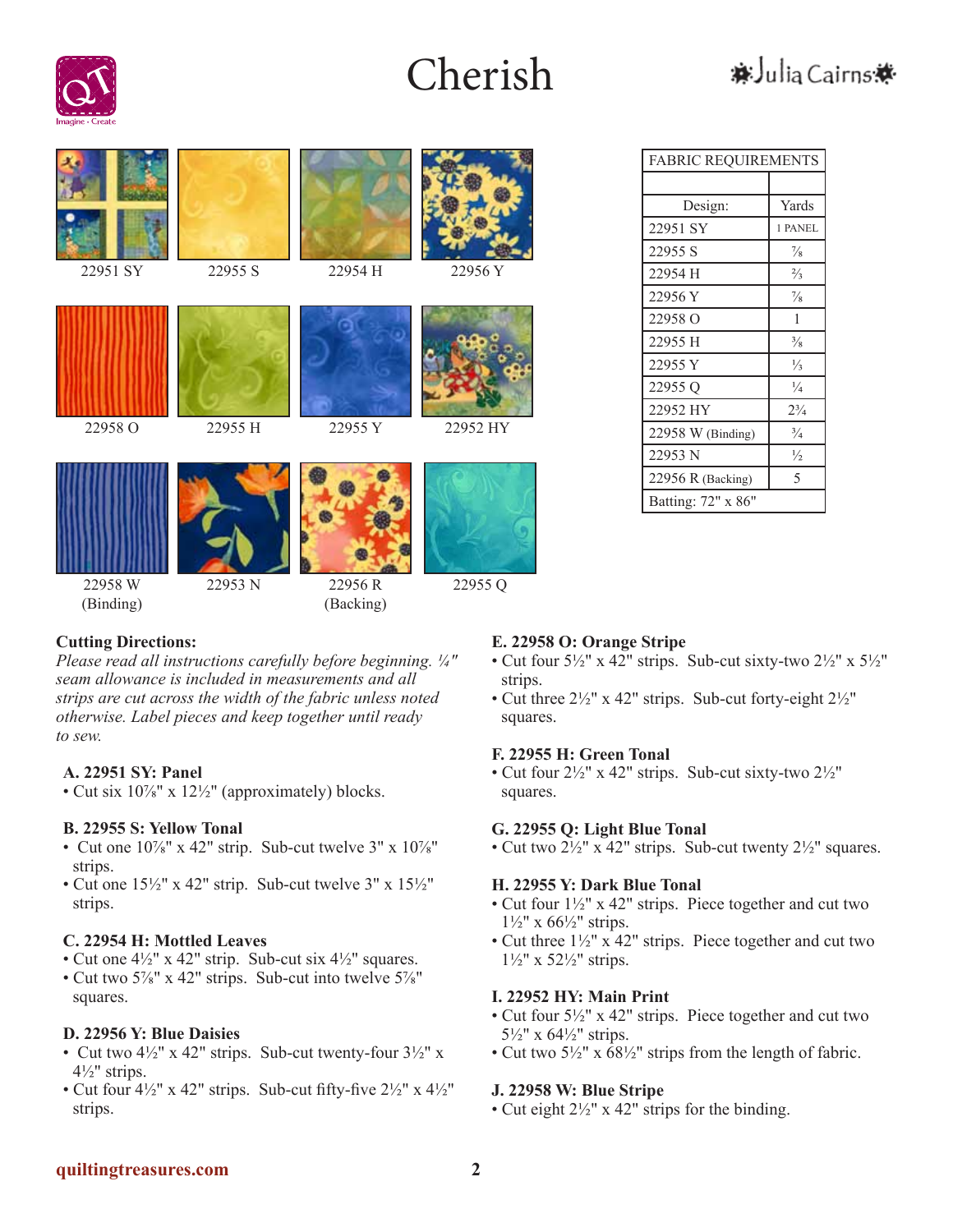## **A** Julia Cairns **\***



#### **K. 22953 N: Blue Flowers**

• Cut two 5<sup>7</sup>/<sub>8</sub>" x 42" strips. Sub-cut twelve 5<sup>7</sup>/<sub>8</sub>" squares.

#### **Backing 22956 R: Orange Daisies**

• Cut two 88" x 42" strips. Sew the strips together and trim to make one 72" x 88" backing piece.

#### **Piecing Instructions:**

*Press towards the darker fabric when assembling*

#### **A. Block One Assembly:**

1. Sew one 3" x 10⅞" Fabric B strip to each side of one 10⅞" x 12½" Fabric A Block. Sew one 3" x 17½" Fabric B strip to the top and bottom of the Fabric A Block to complete one Block One (Fig. 1). Trim the Block to  $14\frac{1}{2}$ " square (Fig. 2). Repeat to make a total of six Block One squares (Fig. 3).



#### **B. Block Two Assembly:**

2. Place one 2½" Fabric E square on the left end of one  $2\frac{1}{2}$ " x 4 $\frac{1}{2}$ " Fabric D strip, right sides together (Fig. 4). Sew across the diagonal of the square from the upper right corner to the lower left corner (Fig. 4). Flip open the triangle formed and press (Fig. 5). Trim away the excess fabric from behind the triangle, leaving a  $\frac{1}{4}$ " seam allowance.



3. Place another 2½" Fabric E square on the right end of the  $2\frac{1}{2}$ " x  $4\frac{1}{2}$ " Fabric D strip, right sides together (Fig. 6). Sew across the diagonal of the square from the upper left corner to the lower right corner (Fig. 6). Flip open the triangle formed and press (Fig. 7). Trim away the excess fabric from behind the triangle, leaving a  $\frac{1}{4}$ " seam allowance to complete one E/D/E unit.



- 4. Repeat Steps 2-3 to make twenty-four E/D/E units total.
- 5. Repeat Steps 2-3 using thirty-one 2½" x 4½" Fabric D strips and sixty-two 2½" Fabric F squares to complete thirty-one F/D/F units (Fig. 8).



6. Place one 5⅞" Fabric C square on top of one 5⅞" Fabric K square, right sides together. Draw a line across the diagonal of the top square (Fig. 9). Sew  $\frac{1}{4}$ " away from each side of the drawn diagonal line (Fig. 9). Cut the two squares apart on the drawn diagonal line (Fig. 10) to make two C/K units. Trim the squares to  $5\frac{1}{2}$ ". Repeat to make twenty-four C/K units total.



7. Sew one  $3\frac{1}{2}$ " x  $4\frac{1}{2}$ " Fabric D strip to the Fabric D side of one E/D/E unit to make a side unit (Fig. 12). Repeat to make twenty-four side units.



8. Follow Figure 13 to sew together four K/C units, one 4½" Fabric C square and four side units to make one Block Two square. Repeat to make six Block Two squares.